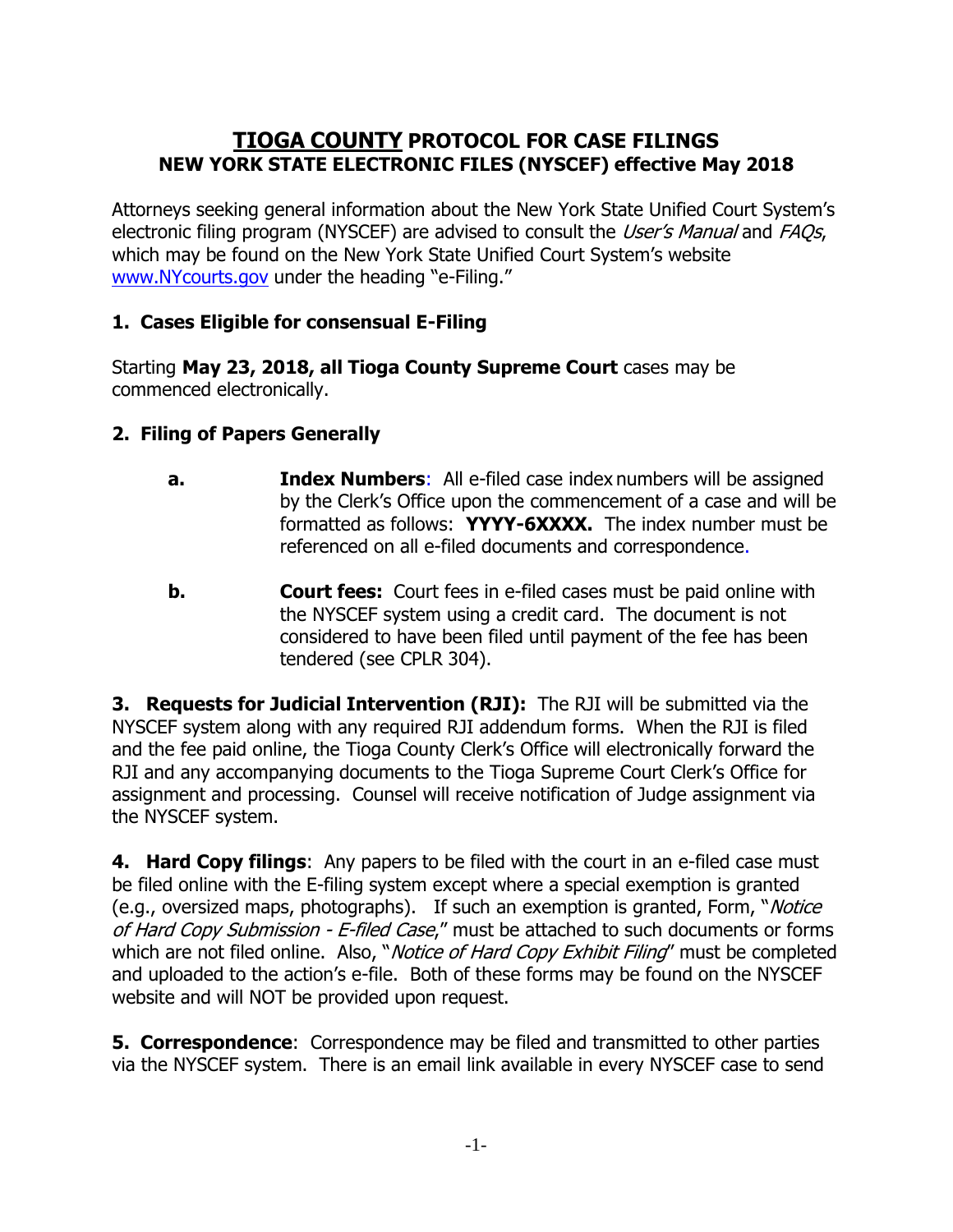items to counsel. However, any papers or correspondence that the court or attorneys would not ordinarily file with the Tioga County Clerk in a hard-copy case need not be filed on the NYSCEF system unless otherwise directed by the assigned justice.

**6. Filing errors/corrections**: If there is an error or an additional document is required, the system will notify the filing party, who will make the corrections/additions and resubmit them online.

## **7. Working Copies of E-filed Documents**:

a. Tioga Supreme Court justices **DO** require working (courtesy) copies of any filing greater than 25 pages. The Tioga County Clerk's Office will NOT accept the working copies. Working copies must be sent directly to the assigned justice's chambers at the following addresses:

> Hon. Eugene D. Faughnan: Broome County Courthouse, P.O. Box 1766, Binghamton, New York 13902

Hon. Gerald A. Keene: 16 Court Street, P.O. Box 307, Owego, New York 13827.

- b. A copy of the *Confirmation Notice*, generated by the NYSCEF system at the time a document is e-filed, must be attached to the front of every working copy provided to chambers. If the Confirmation Notice is missing, the copy will not be accepted.
- c. Courtesy copies do not become part of the official court record as maintained by the Tioga County Clerk's Office and will be destroyed by chambers at the disposition of the case. In the event that counsel fails to file a document via NYSCEF, the document will not be part of the court record.

**8. Technical Failures**: When filing by electronic means is hindered by a technical failure (as set forth in Uniform Rule §202.5-b(h)(3)(i)), a party may file a hard copy with the County Clerk. With the exception of deadlines that by law cannot be extended (e.g., a statute of limitations or the deadline for filing a Notice of Appeal), the time for filing of any document that is delayed due to technical failure of the NYSCEF system will be extended for one day for each day on which such failure occurs, unless otherwise ordered by the court. A "Notice of Hard Copy Filing Submission - E-filed Case" must accompany any documents not filed via NYSCEF. **[Rules for Consensual E-Filing](https://iappscontent.courts.state.ny.us/NYSCEF/live/legislation/Rule202.5b.pdf)**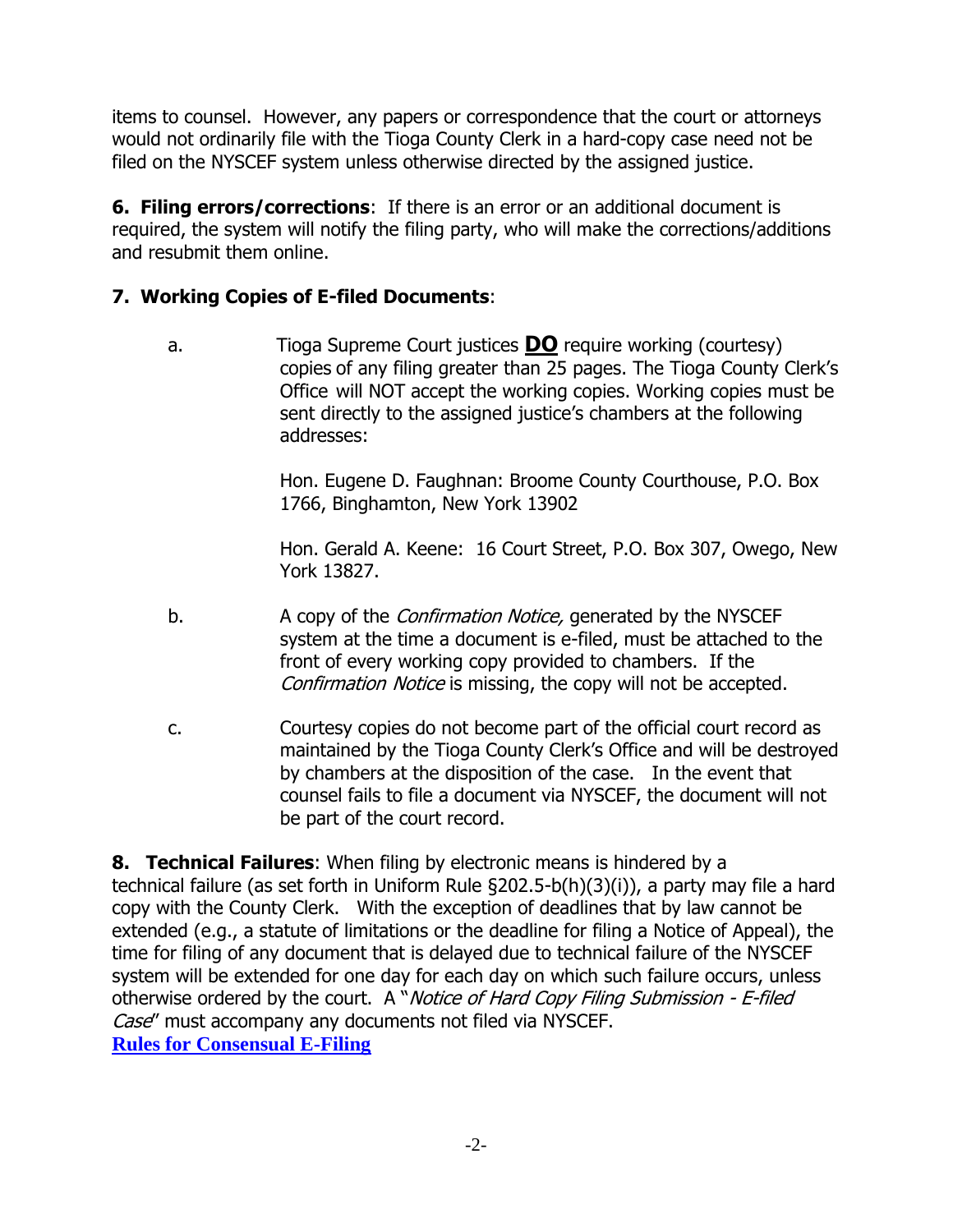#### **9. Motions on Notice:**

- a. Appearances are required on all motions in Tioga Supreme Court, except for Tax Certiorari and Foreclosure matters unless otherwise requested or directed by the assigned justice. See individual court rules at: [Uniform Civil Procedural Rules](http://www.nycourts.gov/courts/6jd/rules.shtml)
- b. All exhibits in e-filed cases must be e-filed individually as *separate* attachments. A description of each exhibit is required. A single letter or number referencing the exhibit is insufficient.
- c. If the motion is the first filing in an action, the case will be assigned and counsel will be notified by the Supreme Court Clerk's Office via the NYSCEF system of the assigned justice and return date.
- d. If the motion is on a previously assigned case, counsel may choose a return date from the assigned justice's motion term schedule. See schedule of Tioga Supreme Court motion dates at: [Tioga County](http://www.nycourts.gov/courts/6jd/tioga/supreme-county/motion.shtml)  [Supreme Court motion dates](http://www.nycourts.gov/courts/6jd/tioga/supreme-county/motion.shtml) If the date is unavailable, the Supreme Court Clerk's Office will assign the motion to the next available motion term date and will notify counsel via e-mail. The change will also appear in the notification generated by the NYSCEF system.
- e. Cross-motions, opposition and reply papers must be submitted online. Any courtesy "working" copies, if required (see Section B7 of these rules), must be provided directly to the assigned justice. Fees must be paid on all cross motions. Additional papers relating to motions must be e-filed at least two business days prior to the return date, excluding the return date.
- f. Motions and Orders to Show Cause are assigned a sequence number by the system. Counsel must be sure that cross motions and other filings correspond with the correct sequence number so that a cross motion will not be associated with the wrong original motion.
- g. For information regarding requests for adjournments, please contact the assigned justice's Chambers.
- h. Decisions and/or orders on motions in an e-filed case will be signed in hard copy by the assigned justice. Original orders and decisions will be uploaded to NYSCEF either by chambers or by the Tioga County Clerk's Office. Parties will receive notifications of the filing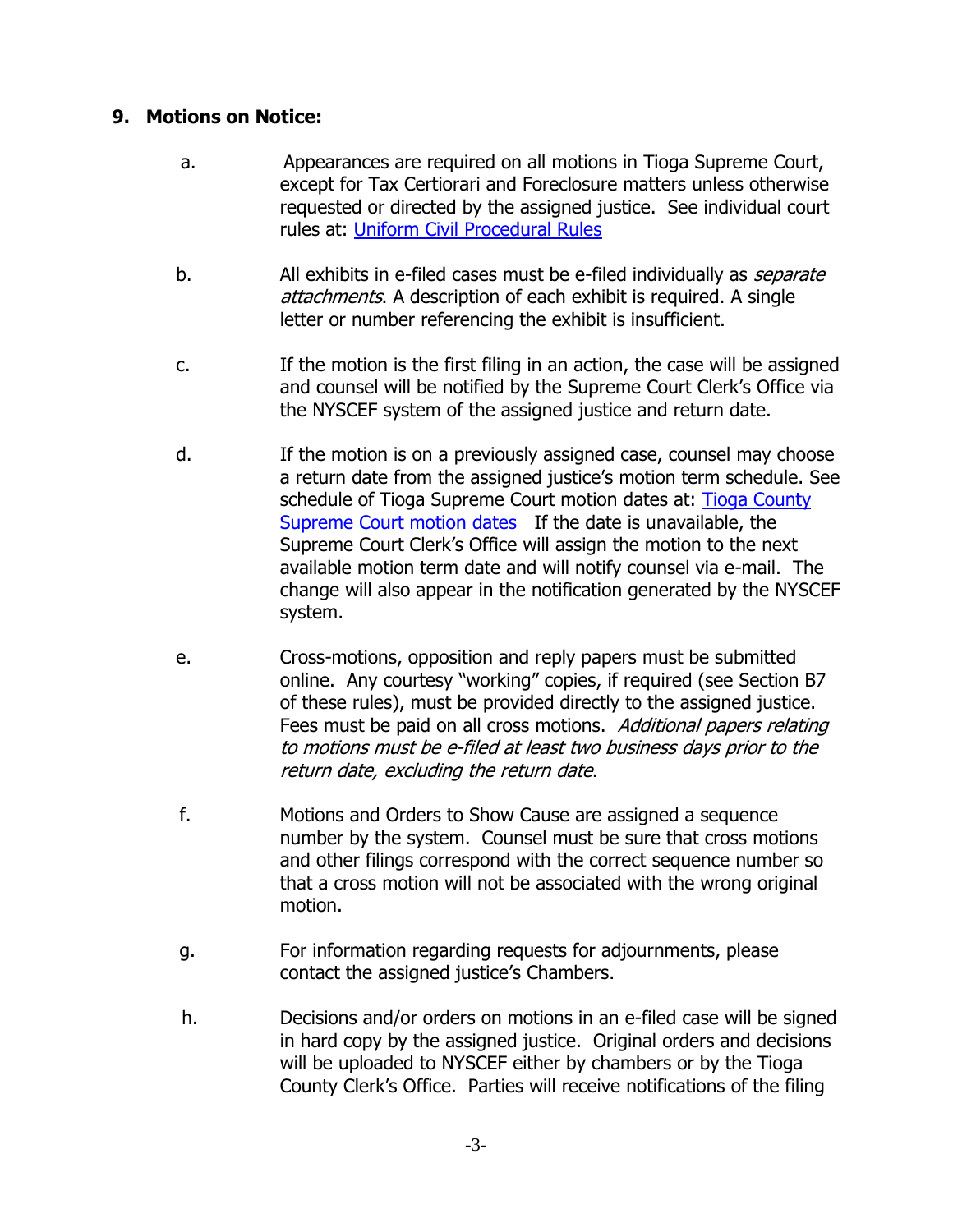from NYSCEF. (Original orders and decisions will not be sent to counsel for filing).

#### **10. Orders to Show Cause:**

- a. Proposed Orders to Show Cause and supporting papers may be filed online.
- b. In instances where a party, because of exigent circumstance, does not wish to provide advance notice to an adversary of a proposed Order to Show Cause by filing the Order to Show Cause with supporting papers on NYSCEF (which generates an e-mail message to the parties), the proposed Order to Show Cause and supporting documents may be submitted in hard copy to the Tioga County Clerk's Office. Form EF-20, "Notice of Hard Copy Filing Submission - E-filed case," must accompany the hard copy of the Order to Show Cause. After signature, the original order to show cause must be filed with the Tioga County Clerk's Office for uploading to NYSCEF.
- c. Any additional papers or documents on an e-filed case which are presented directly to the assigned justice on any Order to Show Cause must be filed online in NYSCEF as soon as possible following the motion or Order to Show Cause.

**11. Procedures Regarding Service:** Please see NYSCEF User Manual Section IV(M) "Service of Commencement Papers" and VIII "Service through the NYSCEF System."

## **12. Sealing of Documents**

- a. As with hard copy files, if a party wishes to have a paper or file sealed in an e-filed case, the party must proceed in accordance with the Uniform Rules for the Trial Courts (NYCRR).
- b. Once a sealing order is granted, any documents filed in hard copy must be uploaded to the sealed NYSCEF file. The County Clerk will contact the filer to make arrangements for upload. Depending upon the size of the PDFs, the filer can email the PDFs to an email address designated by the County Clerk or mail a CD-ROM containing the PDFs. Any questions on this procedure should be addressed to the Tioga County Clerk's Office at (607) 687-8660.
- **13. Notice to the County Clerk:** If an order filed in a case on the NYSCEF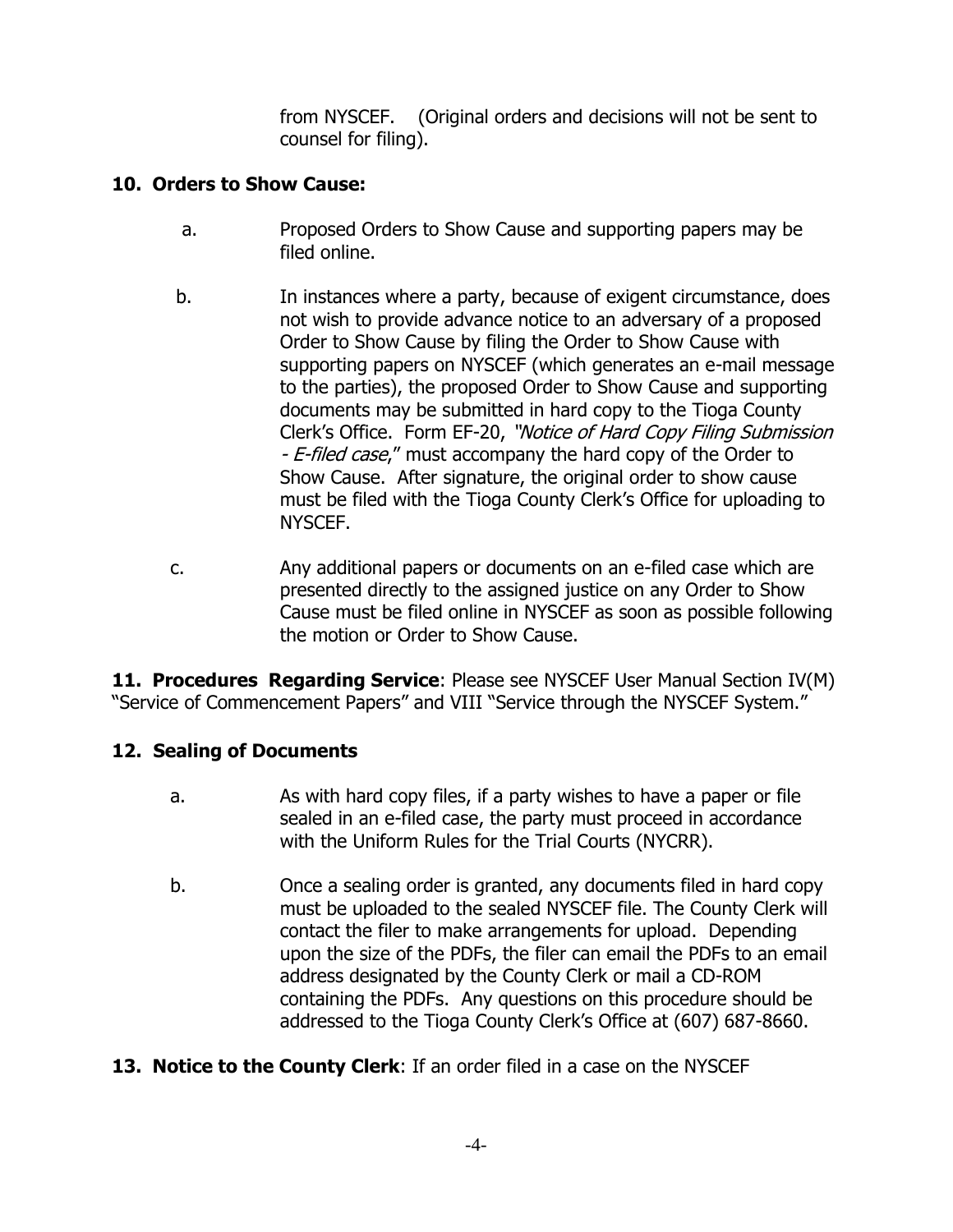system requires the Tioga County Clerk to take action, including but not limited to the sealing of an existing record, discharging a mortgage, or amending a judgment, NYSCEF Form EF-22 "*Notice to County Clerk - CPLR*  $8019(c)$ *"* must be uploaded to the case.

# **14. Notice of Entry**:

- a. The Tioga County Clerk will file orders electronically and such filing will constitute entry of the order. The County Clerk will transmit an e-mail message to all filing users on the case notifying them that the order has been entered. Such notice does not constitute service of Notice of Entry by any party.
- b. Notice of Entry is served by a party as follows: the party transmits electronically to all parties to be served the notification received from the Tioga County Clerk, along with an express statement that the transmittal constitutes Notice of Entry.

## **15. Judgments and the Judgment Roll:**

- a. Once the Tioga County Clerk has taxed costs and disbursements and has in hand a signed judgment, the County Clerk's Office will stamp the judgment with their file stamp and scan the judgment to the system. This constitutes entry. The County Clerk will then transmit an e-mail message to all filing users on the case notifying them that the judgment has been entered. This notice does not constitute service of notice of entry by any party (see Notice of Entry 11(b)).
- b. The filing fee for a default judgment is \$45. For e-filing, use document type, "Clerk Default Judgment (Proposed)."
- c. When the judgment is approved the judgment will be entered on the County Clerk docket, then later uploaded to NYSCEF, at which time the notification will be sent. This notice does not constitute service of notice of entry by any party. (See Notice of Entry, Section 12).
- d. Orders that can be countersigned by the Tioga County Clerk as a judgment will be reviewed and uploaded by the County Clerk.
- e. If any problems are detected, the County Clerk will communicate with the filer by phone, e-mail or a return/correction thru NYSCEF. Tioga County does not require the submission of EF-8, Certification